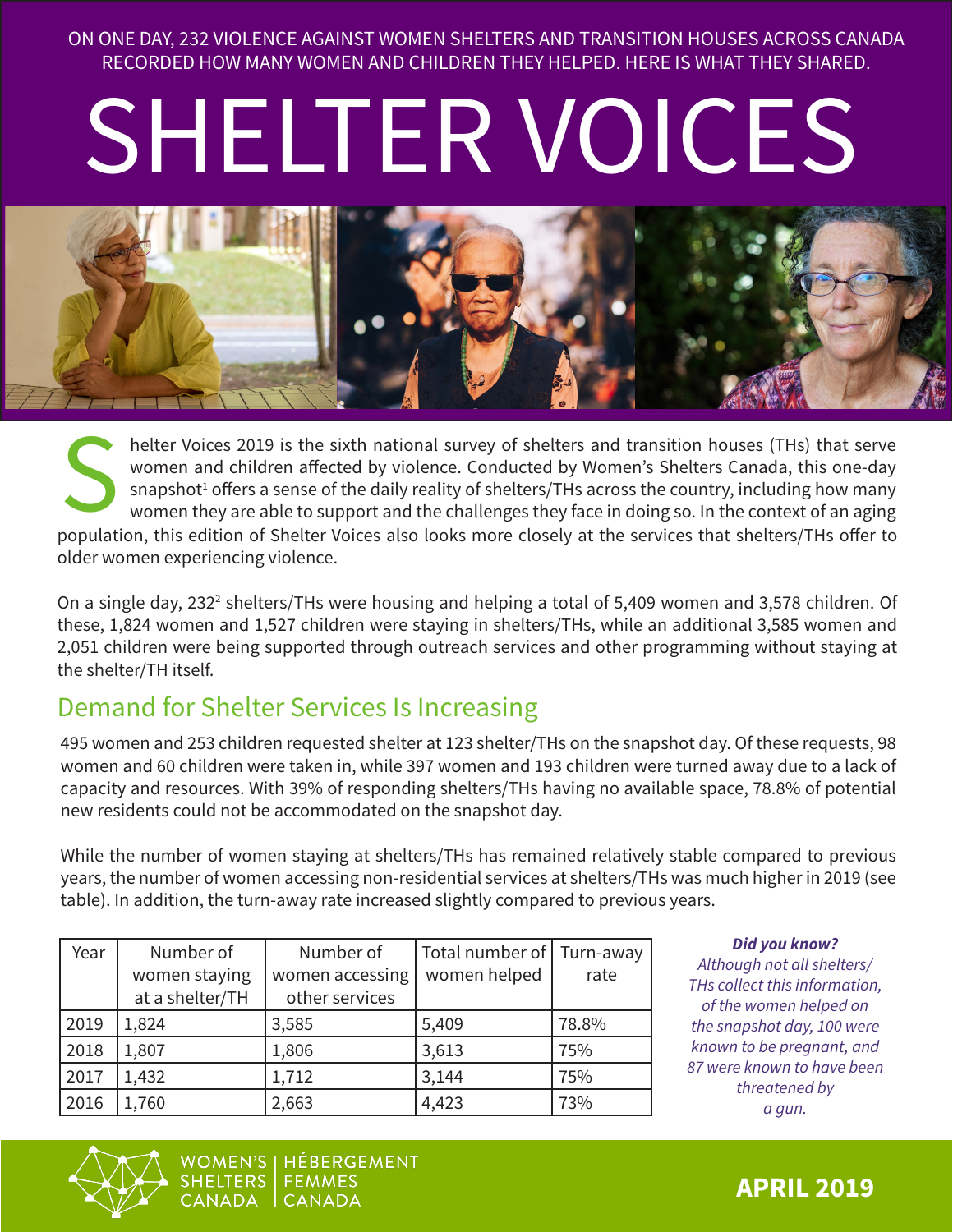# Violence Against Older Women

Overall, women 65 years and older made up only a small portion of the women staying at or receiving help from shelters/THs on the snapshot day. Shelters/THs reported that 89 older women were staying at their shelter/TH on the snapshot day, while an additional 186 women aged 65+ received help through outreach or other programming.

However, there were important regional differences. As the table below shows, in provinces with an aging population, older women made up a slightly higher proportion of those accessing shelter/TH services compared to provinces and territories with younger populations.



|                                                                 | Provinces with a<br>younger population<br>(MB, SK, AB, YK, NT, NU) | Provinces with an aging<br>population (BC, ON, QC,<br>NB, NS, PEI, NL) |
|-----------------------------------------------------------------|--------------------------------------------------------------------|------------------------------------------------------------------------|
| Women aged 65+<br>staying at the shelter/<br>TH on snapshot day | $2\%$ of total                                                     | $5.6\%$ of total                                                       |
| Women aged 65+<br>helped on snapshot<br>day                     | $2.6\%$ of total                                                   | $6\%$ of total                                                         |

Furthermore, shelters/THs in provinces with aging populations were almost twice as likely to say that the number of women aged 65+ who are accessing their services has increased over the past 5 years. **Given these results, it seems likely that, as the population ages, shelters/THs will be serving an increasing number of older women.** 



# Many Shelters/THs Are Adapting to Meet the Needs of Older Women

Many shelters/THs have already begun to adapt their services to meet the needs of older women. 42% of the shelters/THs that responded to the Shelter Voices survey said they have some kind of program or service specifically adapted to women aged 65+. Of these shelters/THs:

- **75%** have partnerships with community agencies to enable them to better support women aged 65+;
- **31.9%** use specific outreach strategies to reach women aged 65+;
- **21%** offer specific programming for women aged 65+; and
- **9%** use an adapted risk assessment tool.

In addition, some shelters/THs have specific units for older women, or use a client-centred approach to customize plans to the needs of individual older women.

# **SHELTER VOICES** 2 **2 APRIL 2019**

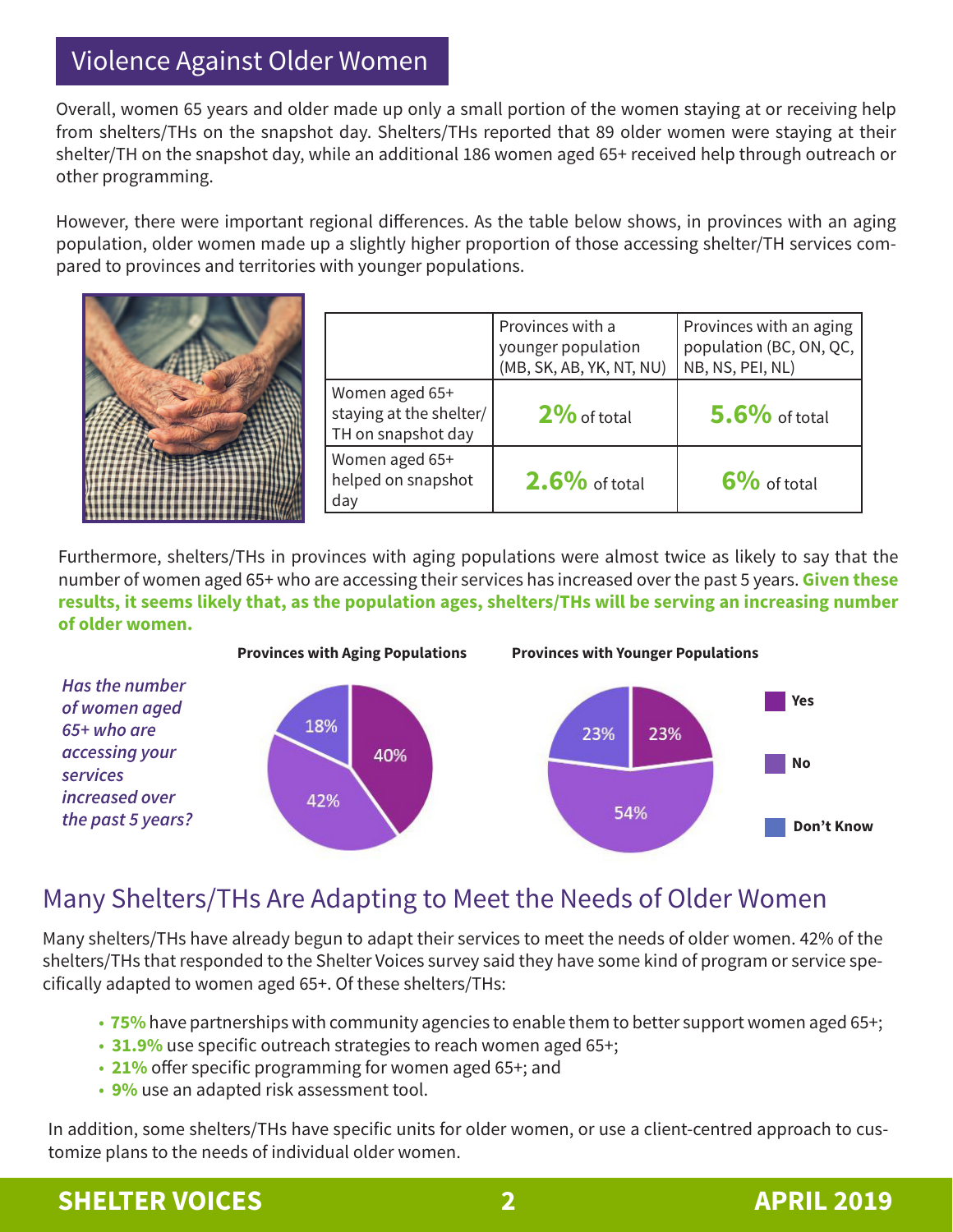# Older Women Affected by Violence Have Unique, Complex Needs

ATIRA Women's Resource Society in British Columbia and the Ontario Association of Interval and Transition Houses (OAITH) have both done significant research into the intersections of elder abuse and violence against women (VAW), and attempted to identify promising practices for shelters and transition houses.<sup>3</sup> Their work has shown that older women experiencing violence often face unique challenges when seeking support or leaving a violent situation. Responses from the 232 shelters/THs that participated in the Shelter Voices survey support this finding.

The survey asked shelters/THs to identify the ways in which the needs of older women fleeing violence are different from those of younger women. Their responses highlighted the following themes:

*Women with complex physical needs do sometimes require more staff time and attention. Which we are happy to provide but when we have women with these complex needs our*   $^{\sim}$ 

*levels of staffing can seem less than desirable.*<br> *M* ated to the effects of aging and, in some cases, • **Older women often face more significant health issues** related to the effects of aging and, in some cases, to long histories of abuse. As a result, older women may require more specialized care while at the shelter/TH and may have more limited housing options afterwards.

**• Older women may face more challenges accessing and living at shelters/THs.** In WSC's national survey, nearly three-quarters (72%) of the shelters/THs who responded felt that accessibility was a challenge at their shelter/TH.4 This can create a barrier when serving older women with reduced mobility. In addition, older women may find it challenging to live in a communal environment with young children and lots of comings and goings.



**• There are fewer beds available for single women.** Many shelters/THs have limited beds for single women, in order to accommodate women with children. This can make it hard for older women to find space at a shelter/ TH, as they are usually not accompanied by children.

**• Older women are often living on a fixed income.** These women may have left the workforce already or they may have spent most of their lives caring for children at home, placing them in a precarious financial position. In addition, older women often experience ageism when trying to find employment or they may be unable to work due to health issues.

**• Older women may have different beliefs.** They may have grown up in a generation that normalized abuse, and so they may feel stigma around naming or leaving an abusive situation.

**• Older women may be reluctant to leave for family reasons.** They may be responsible for caring for their partner or for grandchildren, and feel unable to leave as a result. In addition, they may fear that if they leave, they will lose access to their grandchildren. Finally, older women may already have limited family and social connections, and so they may be scared of becoming even more isolated if they leave.

**CC** Older women sometimes<br>
minimize their experience a<br>
express feeling guilty for tak *minimize their experience and express feeling guilty for taking a bed that could be used by a younger woman or child.*

*Women of more maturity have lived their lives longer and are often ready to be settled, not starting over.*

*North American society says older women don't have as much value as younger women and this shows in service provision. "*

### **SHELTER VOICES** 3 **APRIL 2019**